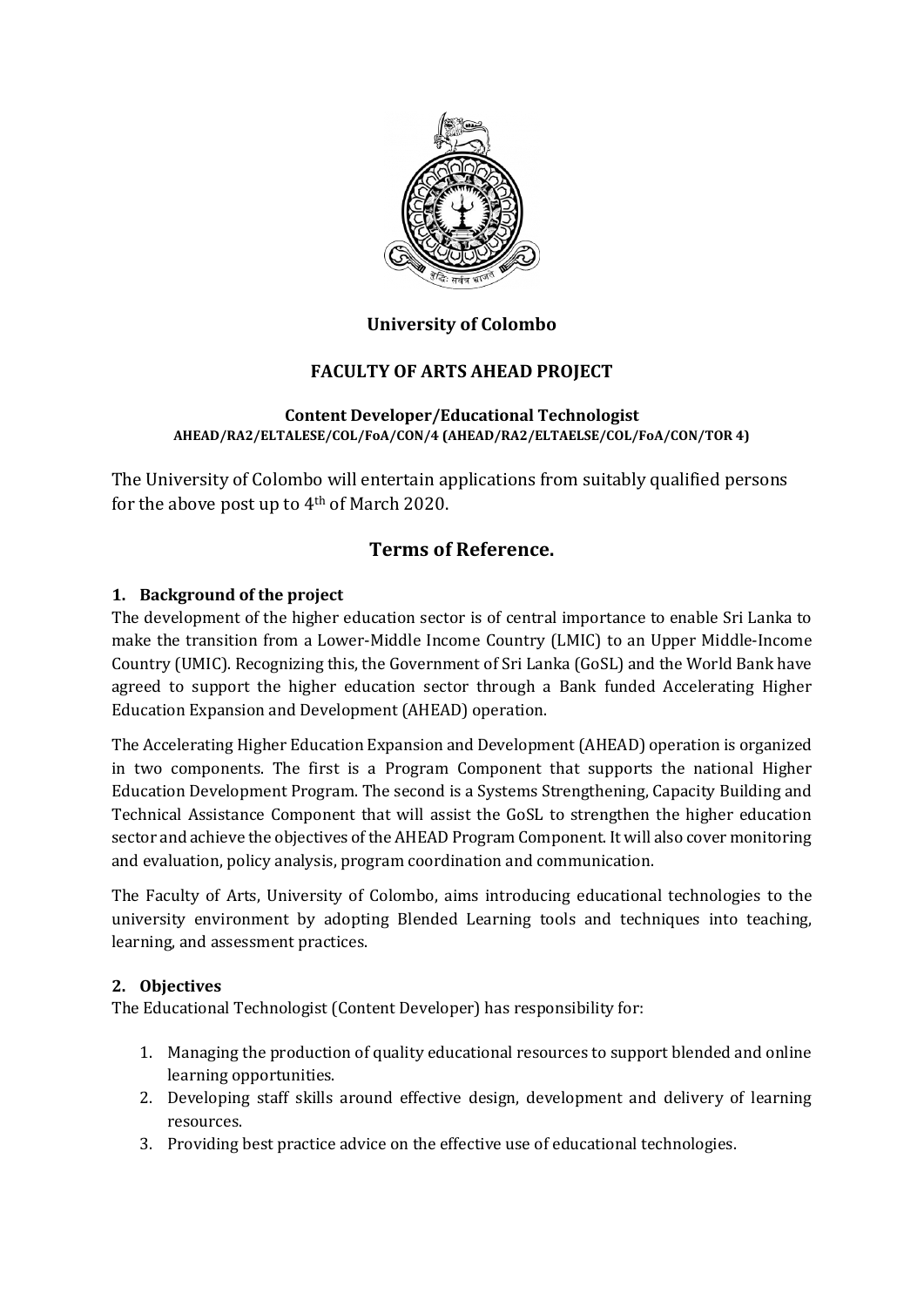## **3. Key Tasks/ Activities**

- 1. Conduct workshops on how to develop high quality, interactive, media rich learning resources
- 2. Assist academic staff with the design and development of high quality, interactive, media rich, learning resources suitable for blended and online delivery through the application of sound pedagogic principles
- 3. Ensure that learning materials are developed using established quality standards
- 4. Provide specialist advice to academic staff to establish how desired learning outcomes can be met through the development of formative and summative digital assessment
- 5. To formally evaluate the effectiveness of educational resources and regularly enhance in line with user feedback
- 6. To support the development of staff skills in the effective design and development of educational resources to meet specific learning outcomes
- 7. Develop and facilitate staff development sessions in effective design, development and delivery of educational resources
- 8. To develop best practice advice on the design, development and delivery of effective educational resources
- 9. Any other duties commensurate with the grade and nature of the role
- 10. Be responsible for working in a safe manner adhering to local and legal requirements
- 11. Actively promote, encourage and support approaches to blended and on-line learning
- 12. Evaluate and provide recommendations to improve curriculum planning and teaching methods.
- 13. Coordinate and communicate expectations and progress among university students', parents/guardians, guidance counselors and Lecturers.
- 14. Involve creating Course curricula, Lesson plans and improving class room technologies.

## **4. Deliverables**

- 1. Inception report/plan (in consultation with the pedagogical expert) on technology integration into existing course modules
- 2. Conduct training programs for academic staff on developing materials for blended learning
- 3. Allocate

# **5. Duration**

From signing of contract up to end of year 2021

## **6. Required Educational Qualifications and Experience**

- 1. IT degree in a relevant subject and experience in the design and development of educational resources to meet specific learning outcomes
- 2. Experience in the design and authoring of media rich interactive learning resources using software such as Articulate, Adobe Captivate, Adapt Learning or similar
- 3. Member of the Association of Learning Technologists or similar external professional organization
- 4. Background in Graphic Design and/or animation D Application, Interview
- 5. A working knowledge of HTML5 and JavaScript D Application, Interview
- 6. Expertise in the development of high quality multimedia resources, including video, audio and web development